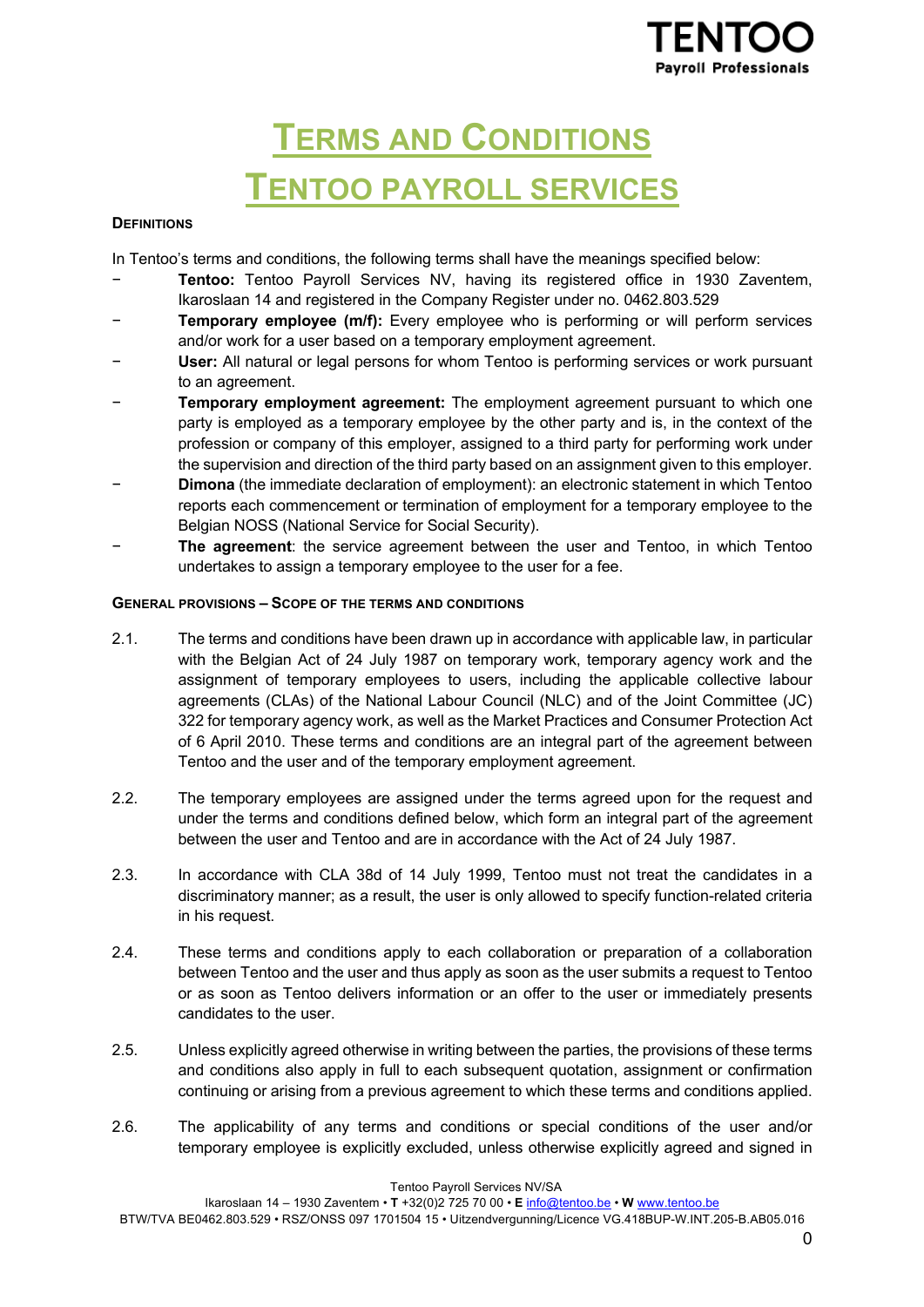writing. Similarly, the user and/or temporary employee declare to abandon their terms and conditions or special conditions when starting the collaboration.

- 2.7. These terms and conditions must not contain any crossed-out parts and other terms are considered to be non-existent. A deviation from these terms and conditions is only allowed if it is agreed upon and signed in writing.
- 2.8. If one or more provisions of these terms and conditions should be declared null or void, the other provisions of the terms and conditions shall remain in full force and effect. In such cases, Tentoo and the user and/or the temporary employee shall negotiate on new provisions to replace the null and/or void provisions in order to achieve, to the extent permitted by law, the purpose or intent of the original provision.
- 2.9. Each change to the Act of 24 July 1987 affecting these terms and conditions shall be applied to these terms and conditions.
- 2.10. The relationship between Tentoo and the user shall exclusively be governed by Belgian law. The district court of Brussels shall have exclusive jurisdiction in any disputes arising from this agreement.
- 2.11. These terms and conditions shall take immediate effect for agreements concluded before the registration of the present terms and conditions, unless this is reasonably opposed to the nature of the changes to the respective articles or if the user and/or temporary employee submit an explicit objection against these changes.
- 2.12. Tentoo is authorized to modify the terms and conditions. Any modifications by Tentoo to the terms and conditions shall take effect with respect to the temporary employee and the user thirty days after they have been notified in writing or electronically of such modification, unless the temporary employee and the user have submitted a written objection against this modification. In the latter case, the unmodified terms and conditions shall remain in force between the parties, but no longer than six months following the end of the thirty-day term mentioned above. If the agreement continues after this term, the modified terms and conditions shall become effective.

# **OBLIGATIONS OF THE USER**

- 3.1. The user undertakes to provide all required information at the start and during the course of the agreement and to communicate any change to Tentoo without delay and in writing. This must certainly be done in the following cases (non-exhaustive list):
	- − with respect to the reason for the temporary agency work and the presence or absence of a trade union delegation;
	- − with respect to the compensation terms for the permanent workforce, including the usual premiums and benefits in the company of the user, as well as the conditions for granting them;
	- − with respect to any change in the wages of the user's own employees (based on agreement at the organizational or sectoral level) that may be important to the compensation of the temporary employees that are deployed;
	- − with respect to the activities, the workplace, the required professional qualifications, the results of the risk assessments, medical supervision and personal protective equipment;
	- − with respect to potential strikes or lock-outs or other forms of temporary unemployment;
	- − with respect to any occupational accidents;
	- − with respect to the dimona declaration, for which all information must be submitted before the start of the assignment of the temporary employees;

Tentoo Payroll Services NV/SA Ikaroslaan 14 – 1930 Zaventem • **T** +32(0)2 725 70 00 • **E** info@tentoo.be • **W** www.tentoo.be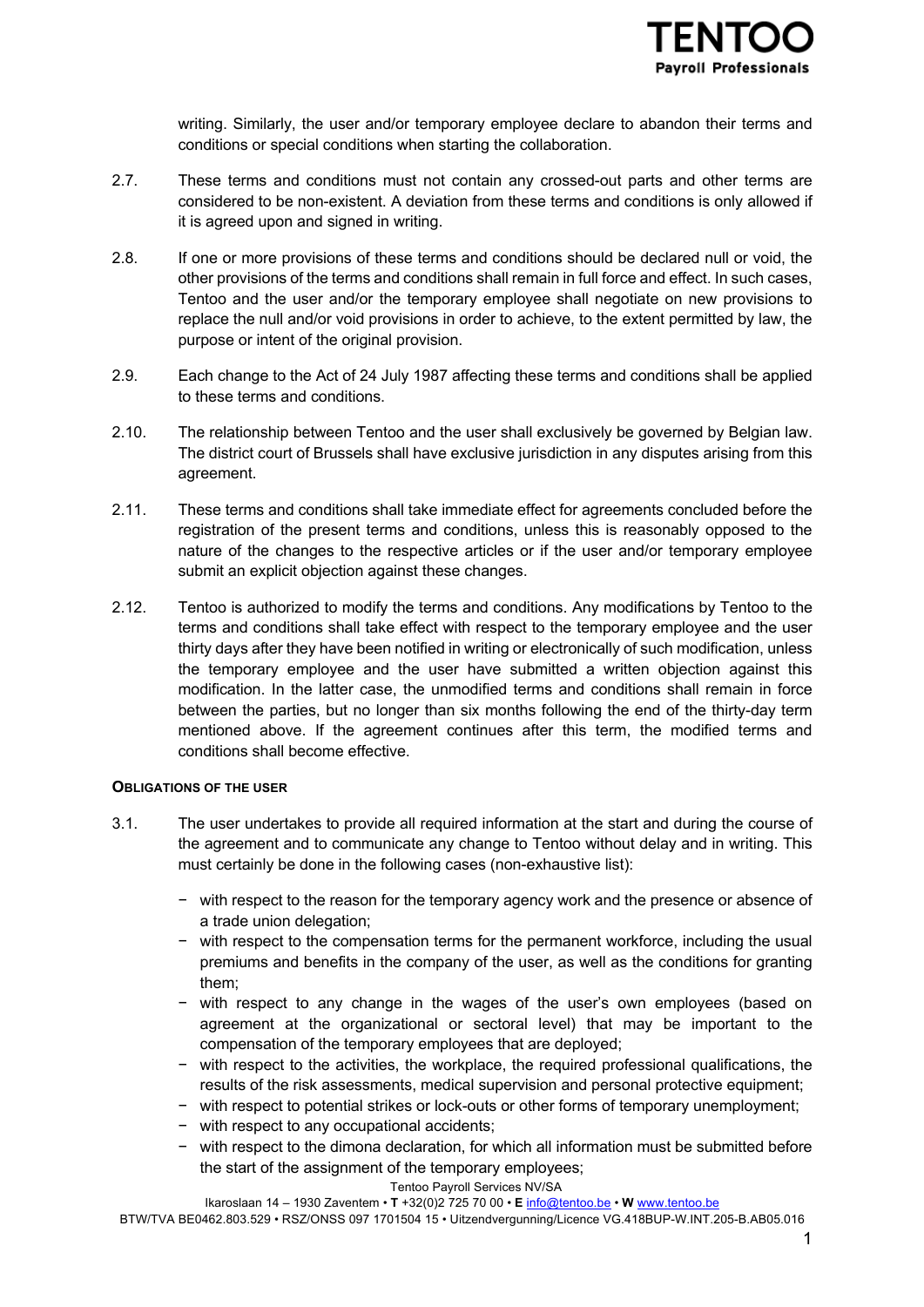

- − with respect to the hours worked per day or per week by the temporary employee;
- − with respect to the non-renewal of the assignment;
- − with respect to any late arrival or shortcoming of the temporary employee;
- with respect to potential strikes or lock-outs;

The user is solely responsible for the consequences arising from untimely, insufficient or incorrect submission of information or from failure to submit this information. All corrections and/or costs arising from these corrections could result in additional amounts being invoiced to the user.

3.2. If the user employs temporary employees for recruitment purposes, the user has to notify Tentoo in writing whether it involves a first, second or third employment attempt for the workplace using the recruitment reason.

A temporary employee who resigned from an open-ended labour agreement for recruitment before being hired as a temporary employee may be entitled to a 1-month employment guarantee.

If the cooperation is terminated before the end of the employment guarantee or is not extended by the user, the parties agree that the user shall pay compensation to Tentoo equal to the amount of the salary that would have been due until the end of the employment guarantee period.

- 3.3. To ensure punctual and correct submission of all legal information to dimona, the user undertakes to inform Tentoo Payroll Services promptly in writing or by means of my.tentoo, both at the start and in the course of the agreement, about:
	- − all data required for the dimona declaration;
	- − the effective start date of the work by the temporary employee, as well as the date when the work will end (early or not);
	- − each absence of the temporary employee

The user is responsible for any financial penalty imposed by the NOSS/the Federal Public Service for Employment, Labour and Social Dialogue (ELSD) to Tentoo Payroll Services due to non-compliance with the dimona declaration obligations and due to non-submission or late, insufficient or incorrect submission of all legal information, including as specified above, by the user. The user undertakes to pay any additional invoices that may be issued in such cases.

3.4. When a user finds that the temporary employee is not suitable for the agreed work, this must be reported to Tentoo in writing (by e-mail) within the first four working hours.

Tentoo cannot be held responsible for the selection of the assigned temporary employee.

- 3.5. The user is responsible for the application of the law governing the regulation and protection of labour in force at the workplace for the period in which the temporary employee is working there.
- 3.6. In accordance with the Royal Decree of 19 February 1997, the user must, in the cases provided by law, fill in the workplace sheet and submit it to Tentoo before the temporary employee is assigned. The user must gather the advice of his prevention service and the occupational health physician for this purpose.
- 3.7. The temporary employee shall benefit from the same level of protection as all other employees in the company with respect to occupational health and safety. The temporary employee can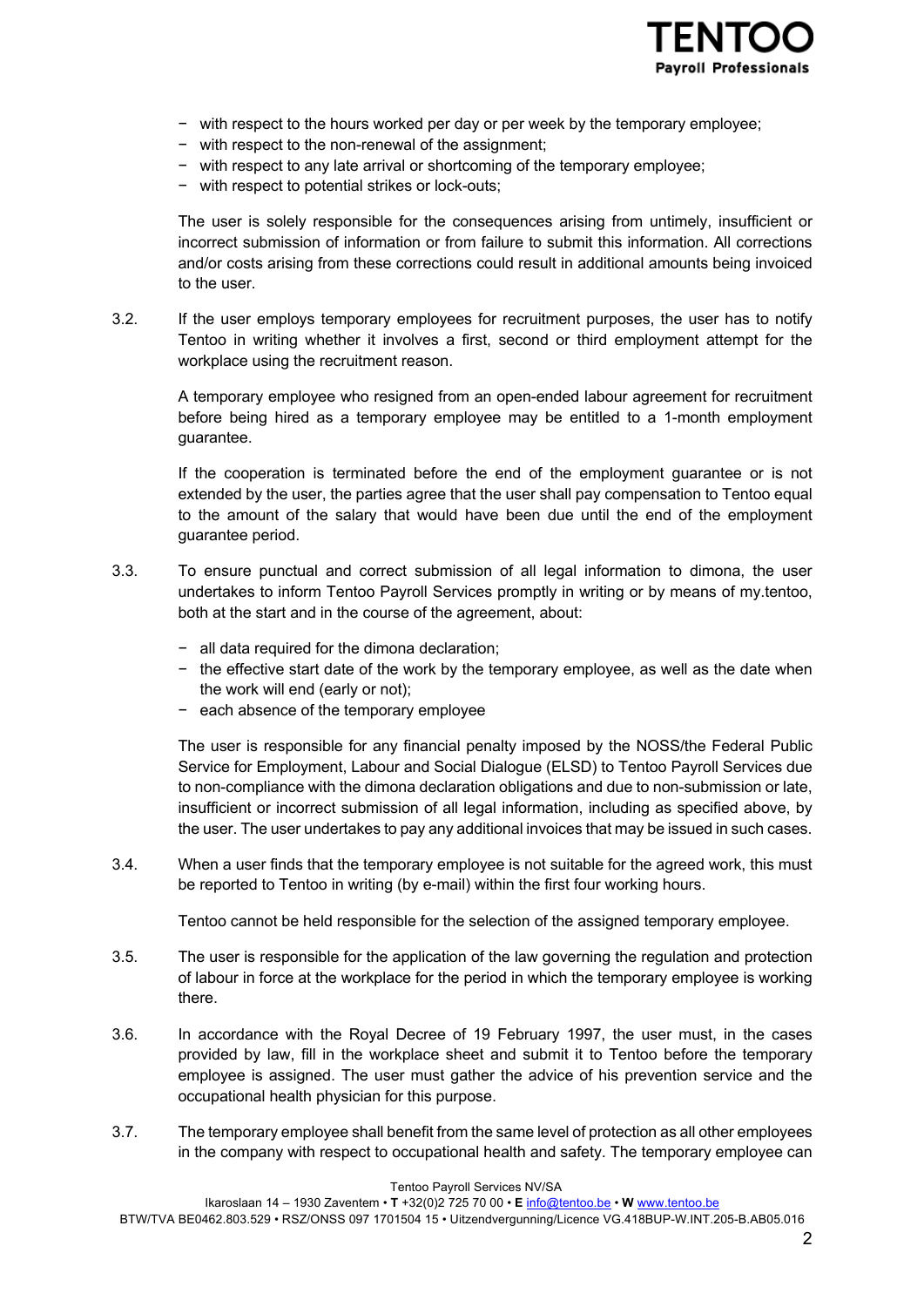

only perform the work as mentioned on the workplace sheet or, if no workplace sheet is required, as mentioned in the special commercial conditions, i.e. in the description of the workplace, the required professional qualifications and the result of the risk assessment.

The temporary employee must not operate any machines, equipment or vehicles. The user shall not entrust money or securities to the temporary employee.

The temporary employee must only perform normal work activities. All work governed by special regulations, such as unhealthy, dangerous or subterranean work or work performed at great height, is considered to be abnormal in the meaning of these terms and conditions and is therefore excluded.

If the temporary employee, contrary to these provisions, is employed by the user to perform such work, the user can be sanctioned in accordance with the provisions of article 81 of the Act of 4 August 1996 on the wellbeing of employees at work.

- 3.8. The user shall (in accordance with article 5, 4th paragraph of the Royal Decree of 19 February 1997) be accountable for making work clothing and personal protective equipment available to the employee, as well as for cleaning, repairing and keeping them ready for use, even if a different commercial agreement was concluded with Tentoo with respect to the delivery thereof.
- 3.9. In case of an occupational accident involving a temporary employee, the user shall, after taking all urgent measures, immediately notify Tentoo and provide all required information for declaring the accident. In case of delays or failure to do so, the user can be held directly responsible for any sanctions imposed by the inspection services or for non-compensation by insurance companies.
- 3.10. In case of a serious accident, the user shall, in accordance with article 94 bis of the Employee Welfare Act, instruct his internal or external Occupational Prevention and Protection Service to investigate the accident at his own expense, and to comply with the obligations imposed by article 94 §1 and 2 of the Employee Welfare Act and article 19 of the Temporary employment Act of 27 July 1987. The user has to send the accident report, signed by the user and completed by Tentoo Payroll Services if required, to the Federal Public Service for Employee Wellbeing Supervision within 10 days following the accident, with a copy to Tentoo Payroll Services. The report has to meet the minimum requirements imposed by article 26 §2 of the implementing Royal Decree of 27 March 1998. The user shall keep Tentoo Payroll informed of further action taken by the Federal Public Service with respect to the report.
- 3.11. The user shall at all times indemnify Tentoo and hold Tentoo harmless against all claims as referred to in articles 3.5 through 3.10.
- 3.12. Tentoo shall not bare any responsibility for any agreement made between the user and the temporary employee and shall in no way be held responsible in this respect.
- 3.13. The user shall provide the required evidence to Tentoo payroll services for the reimbursement of expenses proper to the employer. Such evidence proves that the reimbursements are used to cover expenses that should be paid by the employer and that such reimbursements are actually spent on these expenses. In case of insufficient evidence, the user retains all responsibility and shall, in case of rectifications, pay any additional invoices that may be issued in such cases.
- 3.14. Temporary employees may only be deployed abroad if prior consent in writing has been obtained from Tentoo payroll services. Such deployment shall always be under the Belgian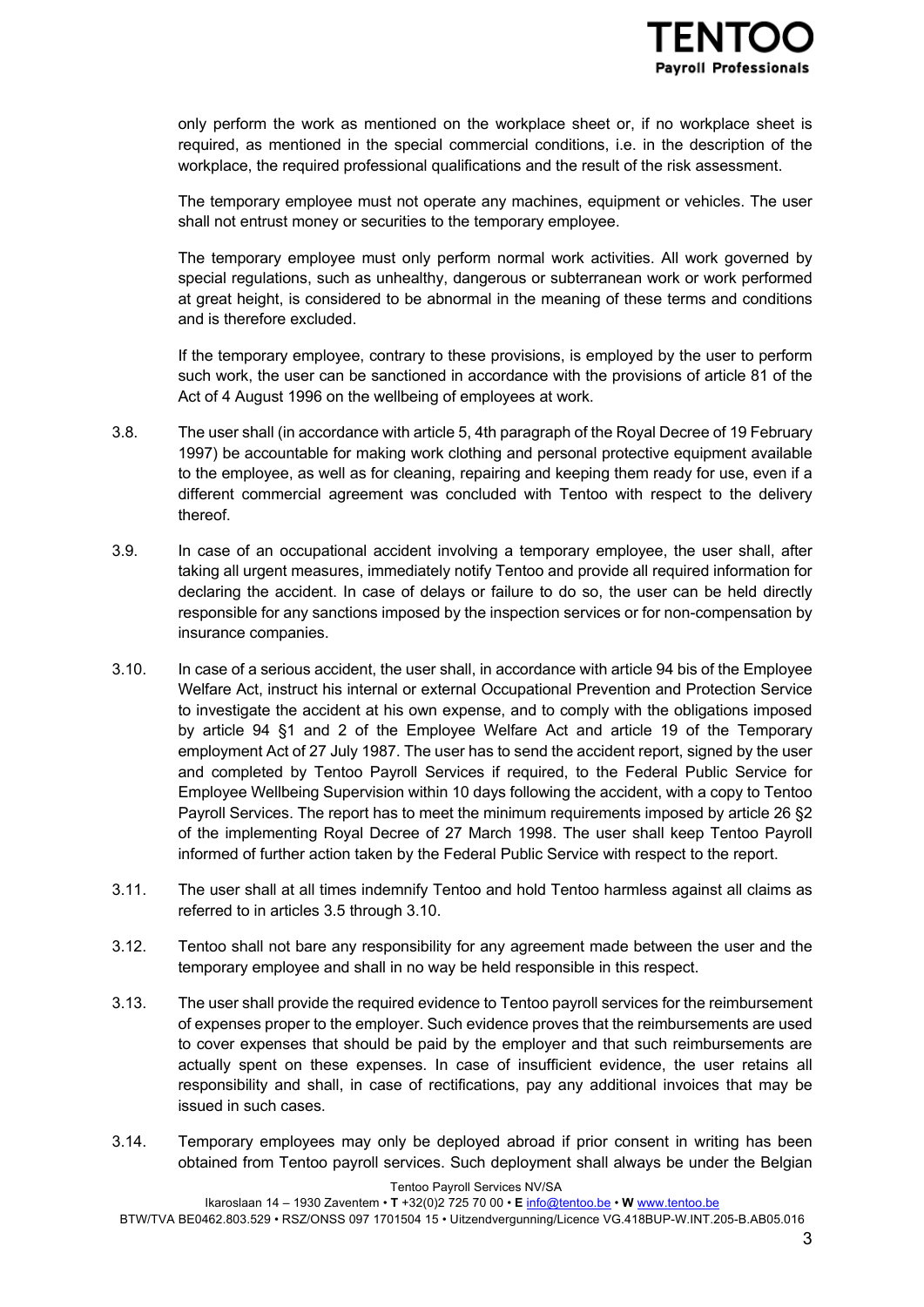user's strict guidance and supervision and is only possible for short-term assignments. Direct and/or indirect rectifications, penalties and/or damages resulting from non-compliance with this provision shall be charged to the user in full.

- 3.15. For all matters not specified in the work rules or in case of a conflict between these work rules and Tentoo's work rules, Tentoo's work rules shall apply.
- 3.16. The duration of the assignment for which the temporary employee performs his services and/or work is determined independently by the temporary employee in consultation with the user, but can never be permanent. The duration is specified in the temporary employment agreement or in a separate agreement.
- 3.17. The assignment automatically ends after the agreed term of the temporary employment agreement has expired or in consultation between the user and the temporary employee, provided that Tentoo is involved in this consultation and subject to the applicable contractual and/or legal term of notice, as applicable.
- 3.18. If the user does not respect the duration of the assignment without sending a timely notification to Tentoo, the user is always fully responsible for the damage caused with respect to the temporary employee and/or Tentoo and the user shall indemnify Tentoo and hold Tentoo harmless against any resulting payment obligations for Tentoo. Tentoo cannot be held responsible for any damage caused to the user in such cases.
- 3.19. In case of a dispute between the user and the temporary employee Tentoo shall act as a mediator if material damages to the temporary employee are involved. Tentoo's judgment on any compensation shall be binding in this case. Tentoo can never be held responsible when the agreed duration is not respected. At the request of either party, the competent district court having jurisdiction where Tentoo's head office is located can adjust the compensation amount.
- 3.20. Based on article 1226 et seq. of the Belgian Civil Code, the user terminating the agreement unilaterally and prematurely shall pay a fixed amount in compensation for damages to Tentoo equal to the sum of the invoice amounts Tentoo would have billed should the agreement have been performed in full, with a minimum of 125 euros per calendar day. This also applies in case the agreement between the user and Tentoo is declared invalid as a result of noncompliance of the user with the mandatory legal obligations or as a result of incorrect information provided by the user when the relevant agreement was concluded. Tentoo reserves the right to claim higher compensation for damages provided that it can prove the extent of the damages.
- 3.21. If the user should not comply with his legal obligations or with these terms and conditions, as well as in case of default, Tentoo is entitled, without creating any liability for damages, to consider the agreement in force to be null and void and to immediately recall its temporary employees.

More specifically, if the temporary employees become the victims of discrimination by the user, as defined by the law and by decrees in the Antiracism Act of 30 July 1981, the General Antidiscrimination Act of 10 May 2007, the Gender Act of 10 May 2007 and the Proportionate Participation Decree of 8 May 2002, or if the user requests Tentoo to treat candidates discriminately, as described above, Tentoo is entitled to consider the agreements in force to be null and void with immediate effect after sending a letter by registered post to the user stating the reasons for this termination. In such case, Tentoo has the right to immediately recall its temporary employee without paying any damages. In addition, when such discrimination is detected, Tentoo is entitled to recover any damage suffered from the user.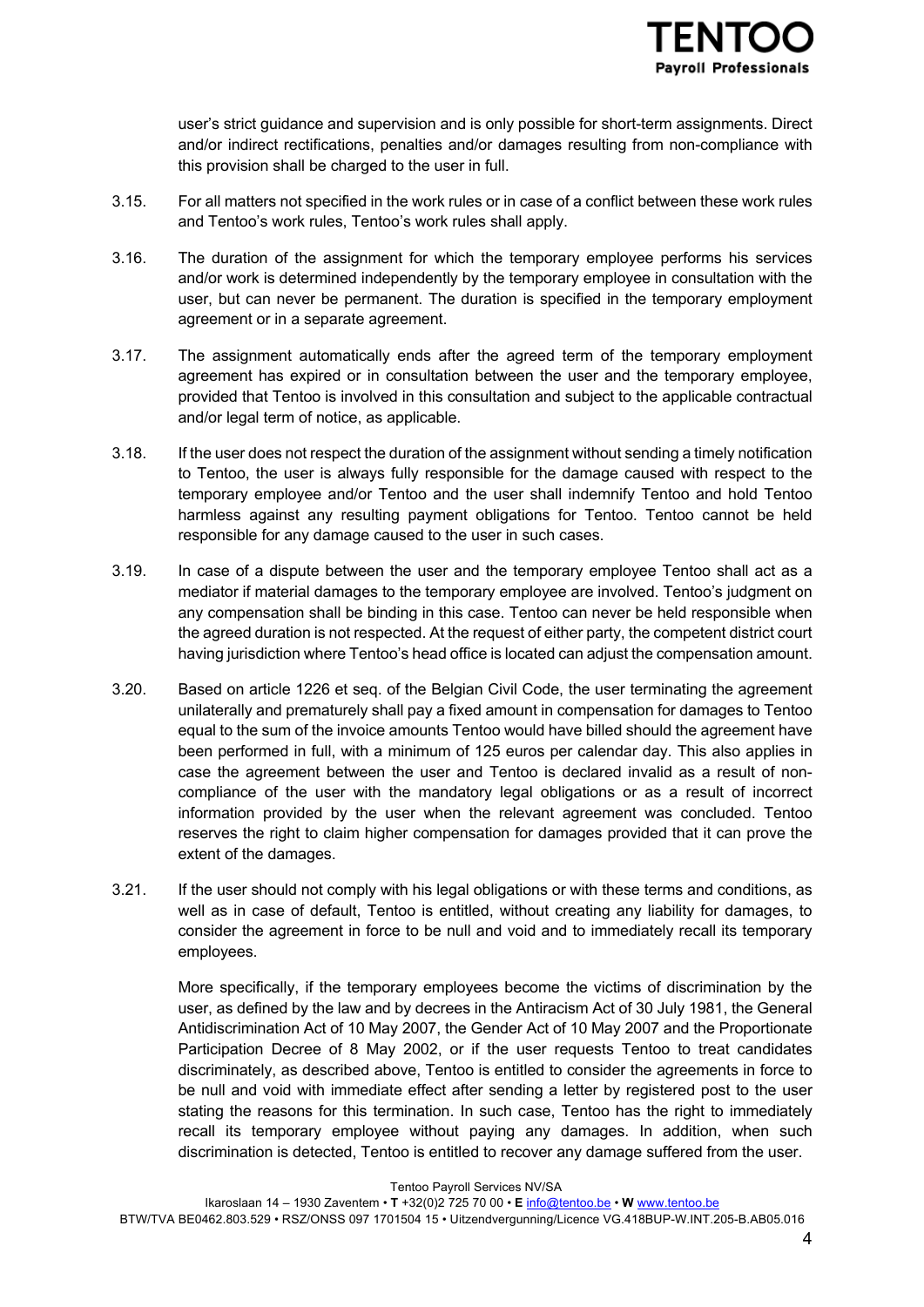

- 3.22. The user is not entitled to transfer the rights and obligations arising from the agreement with Tentoo to a third party, unless Tentoo has granted its authorization to do so in writing.
- 3.23. In case subsequent day contracts are used, the user has to be able to provide evidence with respect to the flexibility requirement and, as the case may be, has comply with the special information and consultation procedure defined by law and/or the applicable Collective Labour Agreement. A flexibility requirement may exist for either of the following reasons:
	- − When the work volume for the user largely depends on external factors;
	- − When the user's work volume is subject to strong fluctuations;
	- − When the work volume is linked to the nature of the assignment.

In case of a breach of these provisions, the user is liable for any compensation and consists Tentoo would have to pay in this regard. The user undertakes to pay any additional invoices that may be issued in such cases.

## **OBLIGATIONS WITH RESPECT TO THE TEMPORARY EMPLOYEE**

- 4.1. The user undertakes to grant the same benefits to the temporary employee as to his permanent staff, including use of the company restaurant, transportation, etc. The user also undertakes to observe all legal salary and fee scales. When the hourly wage or fees specified by the user are not in accordance with the law, Tentoo will adjust them based on the legal scales.
- 4.2. The work interruptions for rest, meals and for other reasons, as well as any other hours which are not worked but which the user normally pays to his staff (for example extra days off between two public holidays or between a holiday and a weekend) shall be considered as working hours and shall be charged as such to the user.
- 4.3. The user shall not use the services of Tentoo temporary employees in case of strikes or lockouts. The legal obligation to recall temporary employees in case of strikes or lock-outs shall not entitle the user to compensation.
- 4.4. In case of sickness or occupational disability of the temporary employee, Tentoo shall only supplement the allowances the temporary employee receives insofar as Tentoo is obliged to do so by the law or Collective Labour Agreement.
- 4.5. Any sickness must be reported by the temporary employee to Tentoo and to the user.
- 4.6. Tentoo cannot be held responsible in case of late arrival or sickness of the employee.
- 4.7. The temporary employee shall, in consultation with the user, determine the time and duration of his holidays himself, insofar as the temporary employee is entitled to do so based on the agreements with the user. Tentoo has only an advisory role in this respect and can therefore not be held responsible by the user.

#### **LIABILITY**

- 5.1. Tentoo is in no way responsible and has no liability with respect to any damage or loss caused by the temporary employee to the user or to third parties for services and/or work performed within or outside the scope of work of his position or within or outside the scope of the work agreed in the contract, unless explicitly imposed otherwise by law.
- 5.2. Tentoo shall not be held responsible for commitments entered into by the temporary employee and/or the user or otherwise established without Tentoo's consent in writing.

#### Tentoo Payroll Services NV/SA

Ikaroslaan 14 – 1930 Zaventem • **T** +32(0)2 725 70 00 • **E** info@tentoo.be • **W** www.tentoo.be BTW/TVA BE0462.803.529 • RSZ/ONSS 097 1701504 15 • Uitzendvergunning/Licence VG.418BUP-W.INT.205-B.AB05.016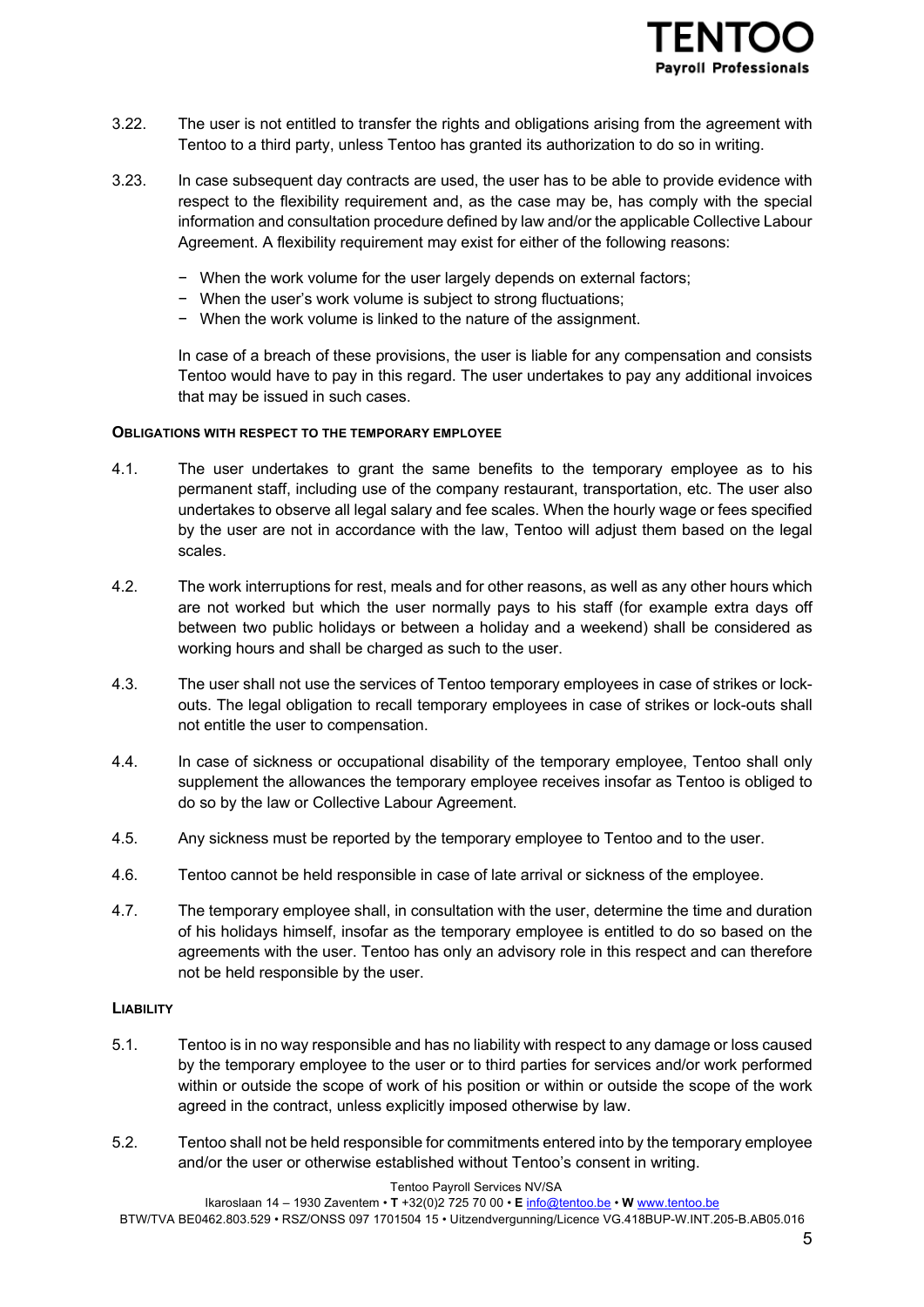- 5.3. During the term of his employment, the temporary employee will be under the direction and supervision of the user. Tentoo does not have any practical authority over the actions of the temporary employee assigned to the user and can never be held responsible for those actions.
- 5.4. The user is responsible for correct application of the reasons for and terms of temporary agency work; in the context of these reasons, he shall, in the cases provided by the law, obtain the required permissions and notifications with respect to the employment of temporary employees and he shall ensure correct application of the procedure for temporary agency work.
- 5.5. Tentoo is in no case responsible for the consequences of absence and/or late arrival of temporary employees.
- 5.6. Both the temporary employee and the user are assumed to be familiar with the contents of the assignment and of the quality of the work to be delivered by the temporary employee and confirm their agreement by performing the assignment or work. Tentoo cannot be held responsible for the quality of the work delivered by the temporary employee. Tentoo is also not responsible for any damages suffered by the user if the quality of the work, for any reasons and in any respect, appears to be unsatisfactory.
- 5.7. Civil liability as referred to in article 1384, paragraph 3 of the Belgian Civil Code shall lie with the user. Consequently, the user is solely responsible for all damage caused by the temporary employee to third parties. The user is recommended to include a "temporary agency work clause" in his liability insurance.
- 5.8. Tentoo is not responsible for the damage caused by the temporary employee to the user during and resulting from his employment with the user. Tentoo's responsibility is also excluded in case of damage, loss, theft or missing materials, money or goods which were entrusted to the temporary employee.
- 5.9. Tentoo is not responsible for any loans or advance payments *in kind* or in cash which may have been made by the user to the temporary employee. In addition, expenses arising from the use of telephones for private purposes, meals in the canteen, permitted purchases, etc. have to be reclaimed without Tentoo's mediation.
- 5.10. The user cannot reclaim compensation for expenses (e.g. for private use of a telephone, meals, the purchase of goods, ...) and cannot reclaim any other payments or advance payments made to the temporary employee in cash or in kind. The user cannot reclaim any compensation for damages paid from Tentoo either.
- 5.11. For any direct damages caused by Tentoo or for which Tentoo can be made liable by the user or by the temporary employee, Tentoo is covered by a civil liability insurance. If direct damages have been suffered due to a fault made by Tentoo, it is up to the other party to prove the fault and the amount of the direct damages incurred. Compensation will in no case be higher than the maximum determined by the insurance policy underwritten by Tentoo. Indirect damages will never be reimbursed.

# **QUOTATIONS/ACCEPTANCE/SUSPENSION/EXECUTION**

6.1. Information, offers, presentations or quotations provided by Tentoo shall only constitute a basis for negotiations, shall not be binding for Tentoo and cannot be accepted immediately, unless explicitly and unambiguously stated otherwise in writing by Tentoo.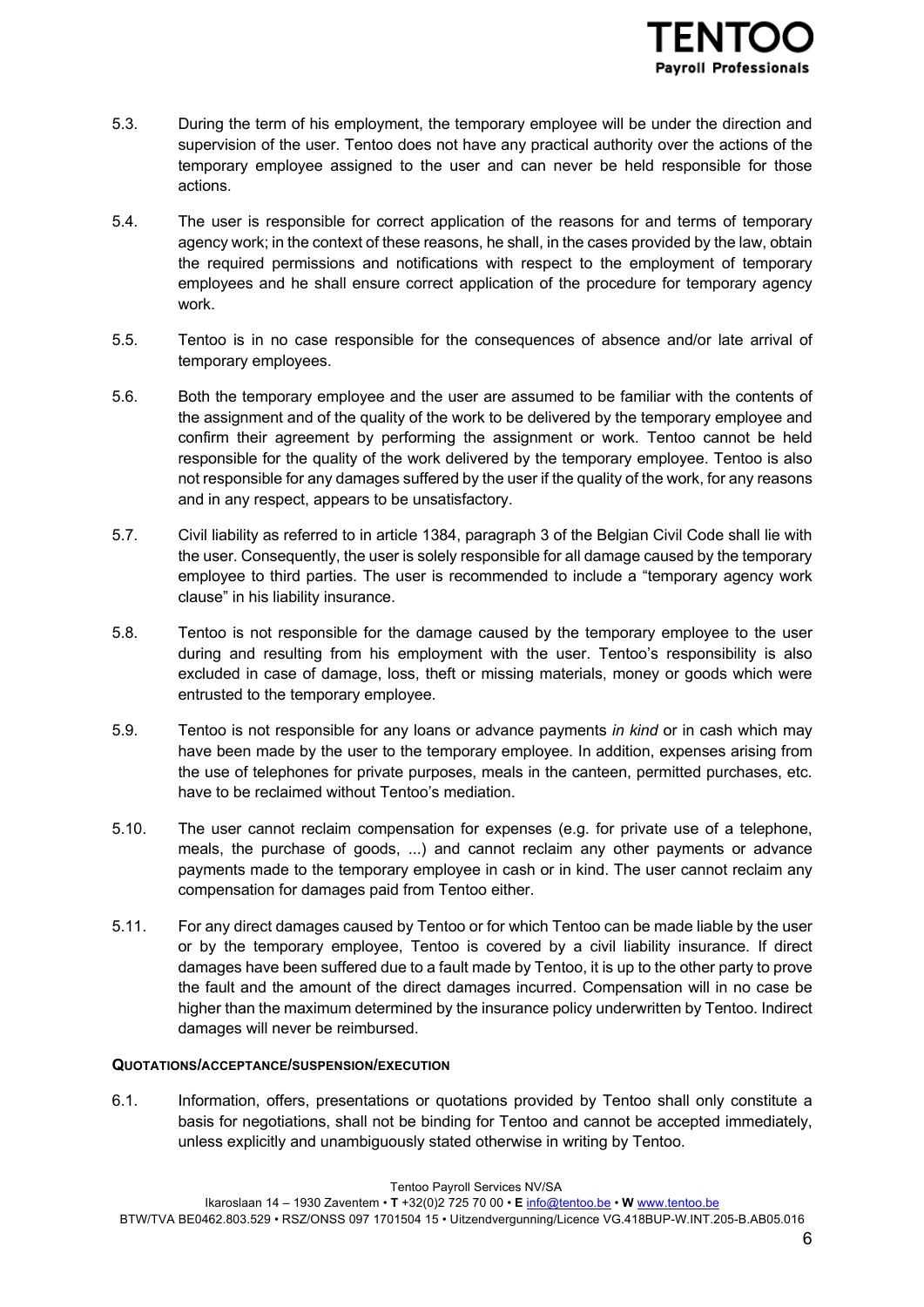

- 6.2. Tentoo shall only be bound upon explicit acceptance in writing of a specific assignment or collaboration. Any tacit acceptance is explicitly excluded.
- 6.3. Tentoo is entitled to, at its own discretion and, as the case may be, after the collaboration with the user has already been started, request an advance payment/fee from the latter in consideration of the fees and expenses to be expected in the short term in relation to the services performed. Tentoo shall particularly be entitled to do so if:
	- − The user is located abroad;
	- − The user does not show correct payment behaviour or in case of reduced solvency of the user;
	- − The user has indicated that he will cancel a direct debit order to Tentoo or he has already cancelled such order;
	- − The user fails to meet his obligations to provide a bank guarantee as specified in article 7 below;
- 6.4. Tentoo shall at all times and by a simple notification be entitled to suspend the execution of an order it has accepted and/or refuse to continue the execution of such order:
	- − If the user at any time has a total outstanding whether or not disputed debt with respect to Tentoo exceeding the amount of 2.500 EUR;
	- − If the user fails to pay an outstanding and expired debt within 10 working days following a payment reminder (even if the amount is lower than 2.500 EUR) or fails to pay a fee requested by Tentoo;
	- − If there are indications that may reasonably cast doubt on the user's solvency;
	- − If the user fails to meet his obligations to provide a bank guarantee as referred to in article 7 below or fails to pay a fee or advance payment as referred to in article 6.3;
	- − Generally in the context of an invocation of an exception of default.

# **GUARANTEE**

- 7.1. Without prejudice to the provisions of article 6, 8.8 and 8.9, Tentoo is entitled to request a bank guarantee from the user at the expense of the latter if Tentoo has reasonable indications casting doubt on the user's solvency. This condition shall particularly apply if the user fails to transfer the advance payment requested by Tentoo or refuses to provide a direct debit order.
- 7.2. The amount of the bank guarantee to be provided at Tentoo's first request in the context of the previous paragraph shall at least be equal to the full amount of Tentoo's claims, whether or not due and payable or protested, with respect to the user, plus the reasonable payment obligations to be expected for the user in the subsequent quarter.
- 7.3. The bank guarantee to be provided at Tentoo's first request must be taken out with a large Belgian bank.
- 7.4. The bank guarantee to be provided at Tentoo's first request must be provided within 10 working days following such first request.
- 7.5. When Tentoo calls upon the bank guarantee, the user undertakes to provide a new bank guarantee within 10 working days at Tentoo's first request, in accordance with articles 7.1 to 7.3 above.
- 7.6. If the user fails to meet his obligations on account of this article 7, Tentoo shall be entitled to compensation for all resulting damages. In each case, the user shall have to pay a minimum compensation of 250 EUR per started day of delay in the light of article 7.1, without prejudice to Tentoo's right to provide evidence of higher damages and claim a higher compensation amount.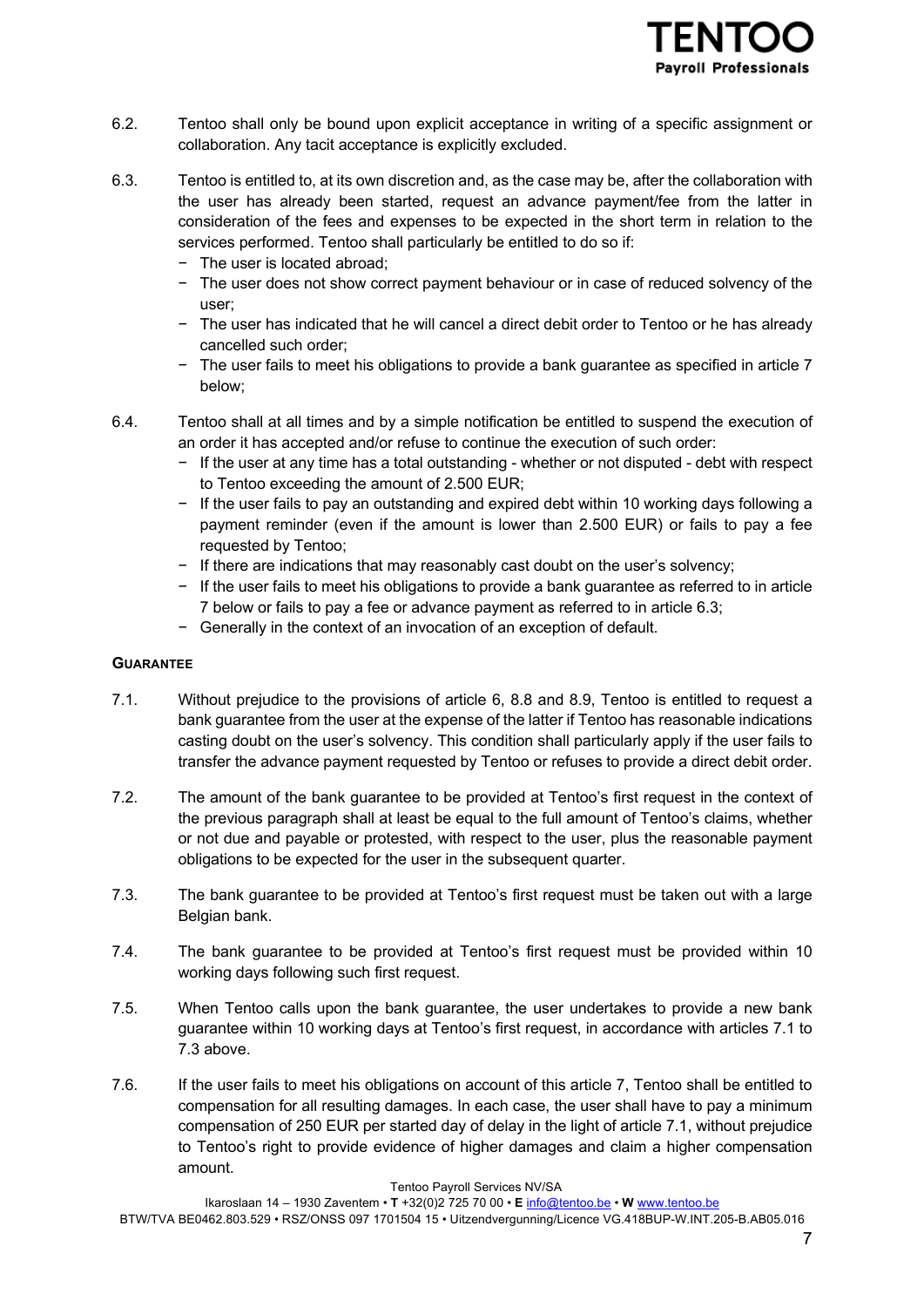## **INVOICING CONDITIONS**

## PAYMENTS

- 8.1. The net amount of Tentoo's invoices is payable, without any discounts, within 14 days from the date of the invoice, unless otherwise agreed in writing.
- 8.2. Only payments to Tentoo shall release the user of his payment obligation. Payments to the temporary employee or user or advance payments to the temporary employee or the user and any form of payments to other persons are not allowed and have no effect with respect to Tentoo, are therefore not binding and can never be the reason for waiver or offsetting of debts. Waiver of debt, offsetting of debt or suspension of the payment obligation shall never be granted to the user.
- 8.3. A payment made to Tentoo shall, in case interest and/or collection fees are due, primarily serve to pay for the interest and or collection fees due. After deductions for interests and fees, the remaining amount is then credited against the principal amount. In case of several outstanding invoices, the payment shall, after deductions for interests and fees, be credited against the principal sum of the latest or most recent invoice.
- 8.4. The copy of the invoice sent by Tentoo shall have full force of evidence.
- 8.5. Invoices can be protested in writing or by email to accounting@tentoo.be within eight days after the invoice date. After this term, the user is deemed to have agreed to the specifications of such invoice. Objections against the amount of the invoices shall not suspend the payment obligation.
- 8.6. Tentoo is entitled to recall the temporary employee without prior notice or compensation in the following cases:
	- − late payment by the user;
	- − non-compliance of the user with the agreement or with these terms and conditions;
	- − non-compliance of the user with the law, including the applicable collective labour agreements;
	- − strikes or lock-outs at n the user's company.
	- − temporary unemployment of the user.
	- In such cases, the user shall send immediate notice to Tentoo in writing. The mandatory recall of the temporary employees in such cases shall not be a ground for damage claims by the user with respect to Tentoo.

#### CREDIT RESTRICTION SURCHARGE/CONTRACTUAL INTEREST

8.7. In case of payments other than by transfer or direct debit, the collection costs shall be at the expense of the user. If the user fails to pay the invoice within the expiry date, a delay interest shall be due by operation of the law and without notice of default. The applicable interest percentage shall be as stated in article 5 of the Arrears Act of 2 August 2002. In addition, a fixed compensation for damages of 10% of the invoice amount shall be due, with a minimum of 300 euros, to cover any additional fees and expenses arising from the late payment. Each payment condition granted in writing shall expire by operation of the law as soon as Tentoo is forced to collect outstanding invoices from the user by legal or extra-judicial means. In case of a notice of default in writing, in case the user is summoned by the NOSS or in case of other signs casting doubt on the solvency status of the user, the payment conditions granted by Tentoo shall also expire. In such cases, all invoices (including unexpired invoices) shall also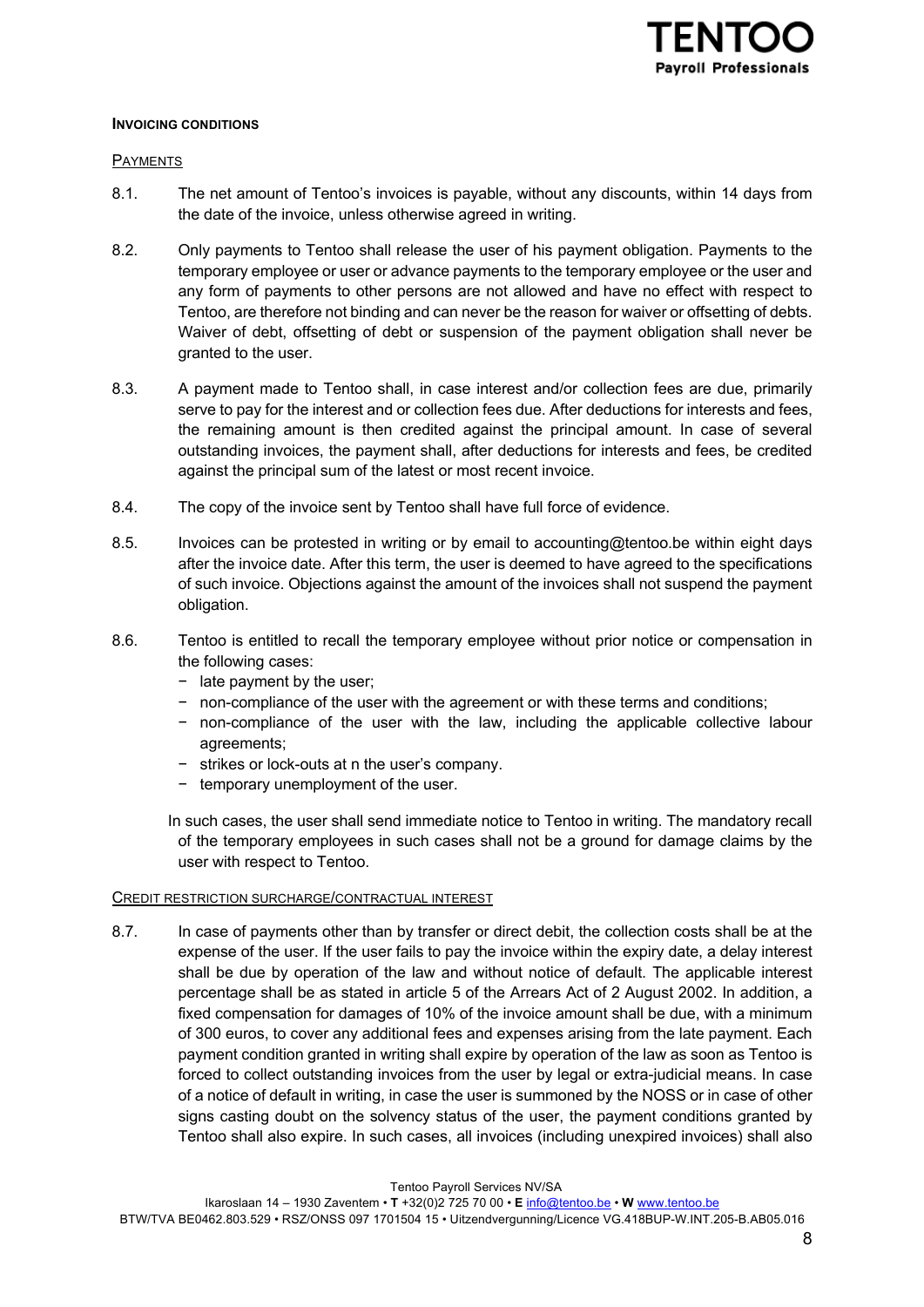

become due and payable by operation of the law. The temporary employee is not authorized to collect invoices.

8.8. Tentoo is entitled to apply a credit restrictions surcharge of 2% on the invoice's total amount, if the payment is done after the contractual term of payment.

## DIRECT DEBIT AUTHORIZATION

- 8.9. The user undertakes to sign an unconditional direct debit order for the invoices sent to him by Tentoo, at Tentoo's first request. The user undertakes to maintain sufficient balance in this account so the direct debit payments can always be made. If Tentoo is unable to collect payment by direct debit, either as a result of the absence of a direct debit order or of insufficient balance or of an instruction by the user not to make the payment, articles 6 and 8.1 through 8.7 above shall apply mutatis mutandis. The day when an invoice is offered for direct debit shall be considered as the day when the payment had to be made (the expiry date).
- 8.10. The user undertakes not to cancel a direct debit order until one month after delivering a notification to Tentoo in writing expressing his intention to terminate the direct debit order for Tentoo.

#### INVOICING BASIS

8.11. The user will be invoiced after the performance of work, as described in the temporary work agreement have been agreed upon electronically by both the temporary worker and the user. The agreement by the user implies approval of the data that appear on the employment agreement.

The user shall not be able to dispute the validity of the signature provided by one of its representatives or mandate holders. An electronic signature has the same power of proof as a written signature.

8.12. A new assignment is created by adding a contract in Tentoo's software application. This can be done by the user or by the temporary employee. The user has the possibility to create this contract manually, one contract at the time, or globally for several temporary workers through the use of an electronic exchange of data or API (Application Program Interface).

Also if the new assignment is created by Tentoo's customer service or another department at the request of the user, in the name of that user, the user remains responsible for the subsequent approval.

- 8.13. After the completion of the assignment it is always up to the party, user or temporary employee, who has created the contract to first give his or her approval. If the user doesn't approve the temporary employee's performance within the term stipulated in the automatic mail sent by Tentoo after the end of the assignment or after the approval by the temporary worker, Tentoo is entitled to approve the performance instead of the user. In that case Tentoo is also entitled to prevent the creation of new contracts by the user.
- 8.14. Invoicing is based on:
	- − the performance listed on temporary work agreement approved by both parties; in the absence of approved performances, invoicing is based on the actual work performed by the temporary employee, with a minimum of the hours requested by the user; in this context, all free hours and days granted and paid to his permanent workforce, such as additional holidays, days of leave, extra days off between two public holidays, etc. to which the temporary employee is also entitled shall also be considered as work and thus be invoiced to the user.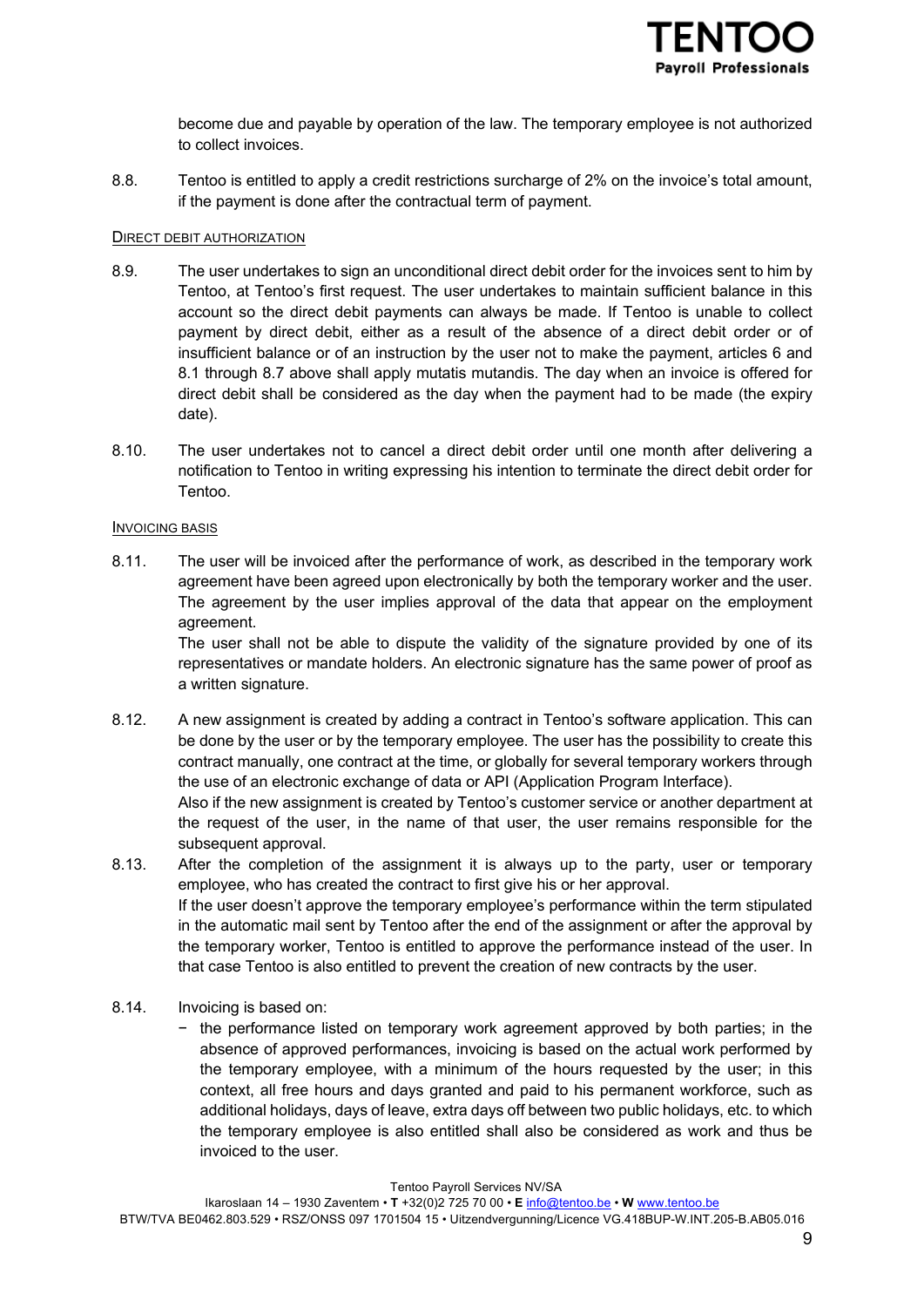

- − the agreed coefficient and/or the agreed rate.
- − the other salary components, as described under "obligations of the user";
- − the other price agreements in writing;
- plus applicable VAT.
- 8.15. Tentoo shall immediately charge the full contributions for holiday allowances and other benefits for each agreed assignment, including any such contributions which will only become due and payable at a later time.
- 8.16. In case of employment abroad additional charges will be invoiced to the user. In practice these concern among others (but not limited to):
	- Declaration of employment at foreign instances
	- − Additional premiums charged by Tentoo's work accident insurance company. This will particularly be the case for assignments in countries considered by the insurance company as potentially hazardous.

## RATES AND RATE CHANGES RESULTING FROM CHANGED AGREEMENTS

- 8.17. The services delivered shall be billed to the user at the rates defined in the agreement. Special work or compensation (e.g. for overtime, shift work, work on Sundays and public holidays) shall be billed by multiplying the increased hourly wage by the same coefficient as applied to the basic salary.
- 8.18. Tentoo shall at all times be entitled to change its rates. Tentoo shall notify the user in writing of its intention to change its rates. In such notification, Tentoo shall specify the new rate and the date when the change shall take effect. If the user does not accept the new rate as notified by Tentoo, the user is entitled to terminate the agreement in writing within seven days after receipt of the notification mentioned above or to cancel the assignment before the date when the new rate will take effect, as notified by Tentoo.
- 8.19. Tentoo shall always bill at least for the minimum number of hours in accordance with the minimum duration of part-time work as defined by law, even if fewer hours were worked. The work interruptions for rest, meals and for other reasons, as well as any other hours which are not worked but which the user normally pay to his permanent workforce (for example extra days off between two public holidays or between a holiday and a weekend) shall be considered as working hours and shall be charged as such to the user.
- 8.20. If, the user and the temporary employee, in mutual consultation, agree on a different salary in the course of an assignment, Tentoo shall implement these updated remuneration details in its administration. If the change is not reported to Tentoo in time and a reversal is required, Tentoo shall charge an amount of  $\epsilon$  12.50 for this service. This amount is exclusive of VAT and shall be billed to the user.

# INCREASE RESULTING FROM LEGISLATION

8.21. Each cost increase of the work performed resulting from actions by the government (for example changes in the employer's social security contribution rate) shall be billed to the user. This is possible through the increase of the coefficient, or by billing the increased cost separately.

# **PRIVACY STATEMENT**

Tentoo processes personal data according to this privacy statement. For further information, questions or remarks regarding our privacy policy, please contact us on info@tentoo.be.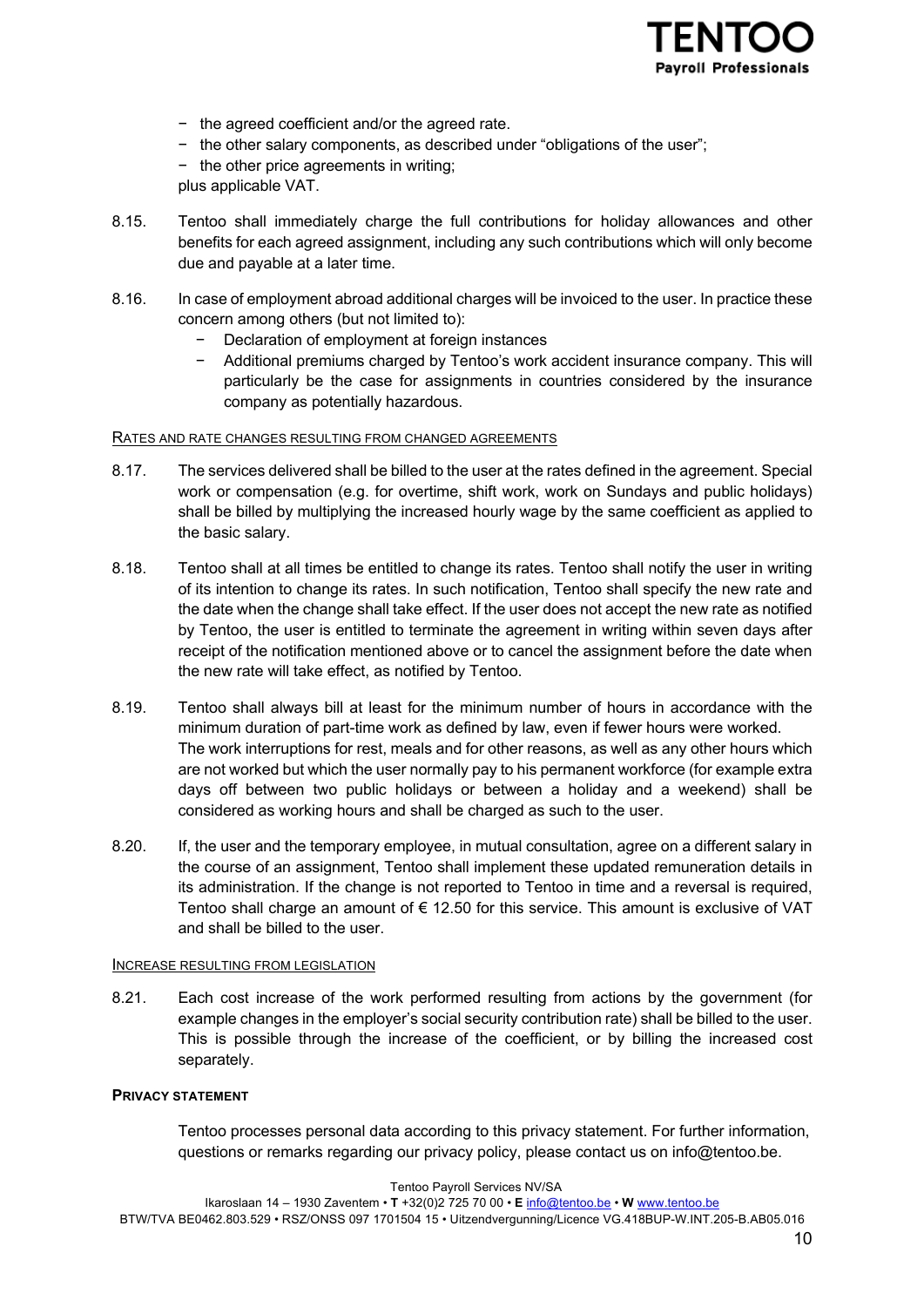

## PROCESSING OBJECTIVES

Besides payroll administration, Tentoo also facilitates communication between users and temporary employees.

Tentoo collects personal dat from users, employees of the users en temporary employees.

## PROCESSING GROUNDS

Data are collected in order to ensure the justified interests of Tentoo to achieve its goals regarding personnel and payroll administration. Personal data are equally necessary for employment, employment administration and legal formalities en prescribed payroll deductions for taxes and benefits.

Obtaining these data is required in order to establish the collaboration with Tentoo for the abovementionned goals, execute it and perform all legal obligations.

#### TRANSFER TO THIRD PARTIES

If required for the achievment of the set goals, personal data from the user will be transferred to the temporay employees, en vice versa, under the condition that they have registered at Tentoo and that they can guarantee that this information will not be communicated to other parties unles required by law.

Users and temporary employees must respect privacy legislation en European GDPR Regulationand take the necessary organisation measures in order to protect personal data.

## PRESERVATION PERIOD

Personal data will be preserved for the duration of the contractual relation between the user and the temporary worker, and up to one year after the contractual relation was ended. If for legal reason this period needs to be prolounged, the data will be preserved according to legal requirements. Thus personal data will be kept as long as needed and legally required in accordance with work and social legislation, taks legislation all legislation and prescription periods applicable to the relationship between parties.

# RIGHTS OF ACCESS, LIMITATION, CORRECTION, DELETION, OBJECTION AND TRANSFERABILITY OF PERSONAL

#### DATA

User and temporary employees have at all time the right to access theis personal data and can correct or have them corrrected if they are incorrect or incomplete. They have the right to object. They have the right to have their personal data removed if these are no longer necessary for the goals for which they have been registered or processed.

Moreover, users and temporary employees have the right to obtain a copy (in a structured, usual or machine readable format) of their personal data and to have these data sent to another organisation. In order to execute these right is required to either :

- Adapt oneself the parameters of its account; and/or
- Send an e-mail to info@tentoo.be

## COMPLAINT

User and temporary employees have the right to lodge a complaint with the Data Protection Authority (https://www.dataprotectionauthority.be/citizen/actions/lodge-a-complaint)